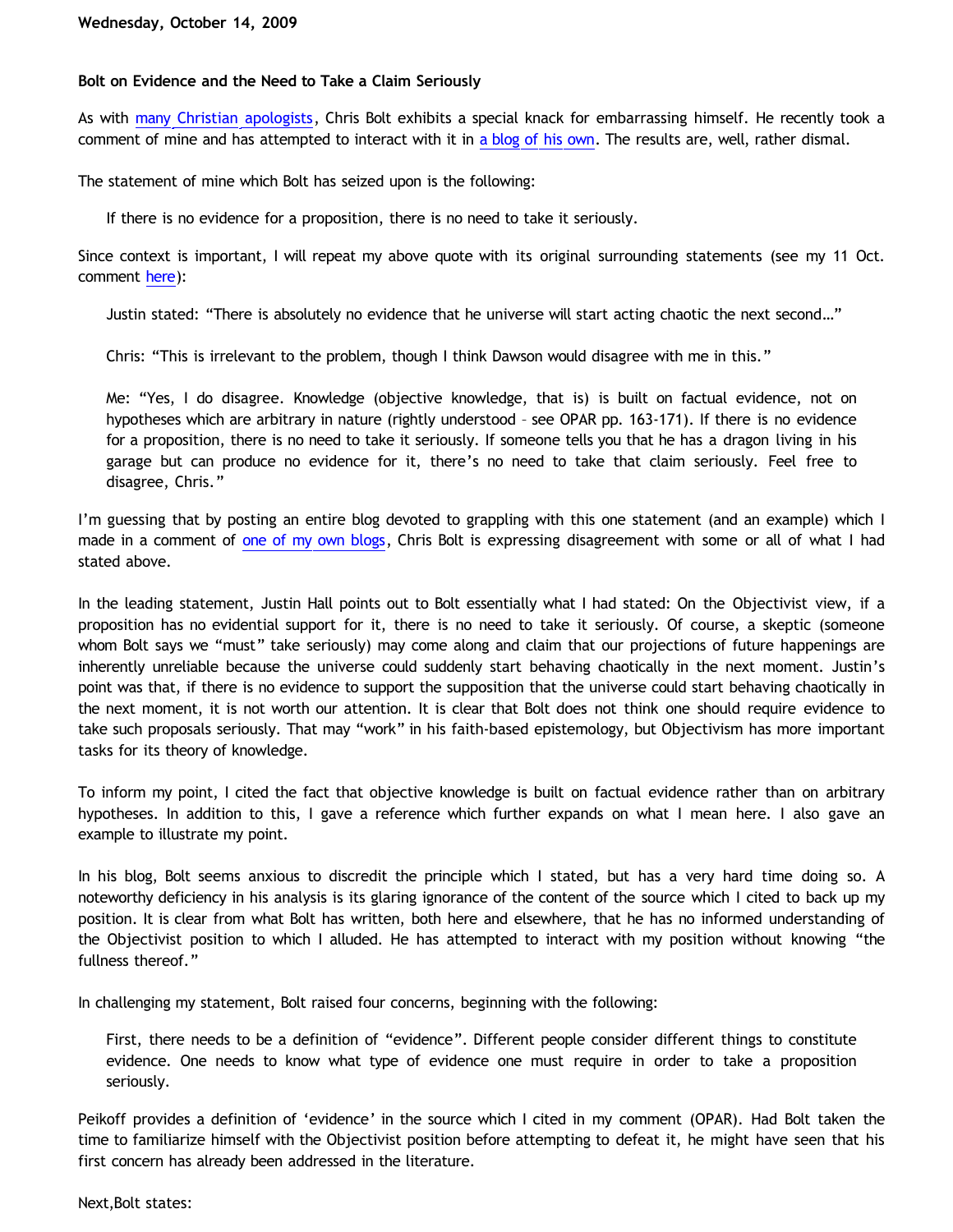Second, there needs to be evidence provided for this proposition itself. Since the proposition is not self-evident, and since no other evidence for accepting the proposition is provided with the proposition, then there is no reason to take it seriously according to the proposition itself.

Same problem here. The evidence for the position is the Objectivist analysis of knowledge, beginning with the primacy of existence, and including the objective theory of concepts. This is why I pointed out to Bolt that knowledge, on the objective conception of it, is built on factual evidence as opposed to arbitrary hypotheses. Again, this concern has already been addressed in the literature, and Bolt would have known this if he were familiar with his subject matter.

## Bolt's next concern is:

Third, it is not clear what is meant by "no evidence". An individual having no evidence for a proposition is a very different matter from there being no evidence at all to be had by anyone at anytime for a proposition. An individual may have no evidence for a proposition and hence not take it seriously when there is in actuality evidence for the proposition to be taken seriously. There may actually be no evidence at all for a proposition, but how a limited subject would come to know this might become a problem depending upon the proposition.

It's curious to me that Bolt does not understand the phrase "no evidence." "No evidence" means "no evidence." I see no reason to make this more difficult. My statement was not "if a person has difficulty producing evidence for his claim, then there is no need to take it seriously," or "if there is in actuality evidence for a proposition but an individual may not have it, there's no need to take it seriously." As I said, "no evidence" means "no evidence." Bolt seems to be having trouble dealing with the principle which I stated on its own terms.

#### Last, Bolt writes:

Fourth, if there is evidence for a proposition then one presumably needs to take it seriously. It would need to be explained why anyone would "need" to do so, however, and this without appealing to other evidenced propositions lest an infinite regress be the result.

My statement does not affirm – nor is it intended to imply – the view that one does in fact *need* to take a proposition seriously if it has evidence for it. This would be determined by one's hierarchy of values. Observing that claims of a certain type (e.g., those lacking evidential support) do not impute a need to take them seriously, does not entail that claims of any other type (e.g., those which do have evidential support) do impute such a need. It may be the case that the proposition in question does in fact have evidential support for it (such as which team won last night's pennant game), and yet represents no impact on one's values to begin with (since he couldn't care less about sports scores). No one "needs" to do anything but die, and this comes naturally. The activities which we undertake in life, are undertaken *by choice*. Whether it's going off to work, conversing with a friend, buying groceries, putting the car into park, looking at the calendar, calling a loved one, or writing a blog entry, each of these things we do *by choice*. This is all explained in the source which I have cited in my comment. So again, Bolt's concern has already been answered in the literature, he's simply unfamiliar with it.

Next Bolt focused on the example which I gave to illustrate my point:

If someone tells you that he has a dragon living in his garage but can produce no evidence for it, there's no need to take that claim seriously.

In response to this, Bolt writes:

Unless the term refers to varanus komodoensis or some of its relatives that may share the label, dragons are known to be mythical creatures and therefore would not be found living in garages. This is the real reason someone might not take the claim in question seriously. There are problems with the statement quoted above even if we substitute a non-mythical entity into it. Consider, "If someone tells you that he has a llama kushing in his garage but can produce no evidence for it, there's no need to take that claim seriously." Is this statement true?

Not at all. Just because an individual cannot produce evidence for some claim does not mean that the claim is false, nor does it mean that there is no evidence for the claim. It may be that the claim is true and that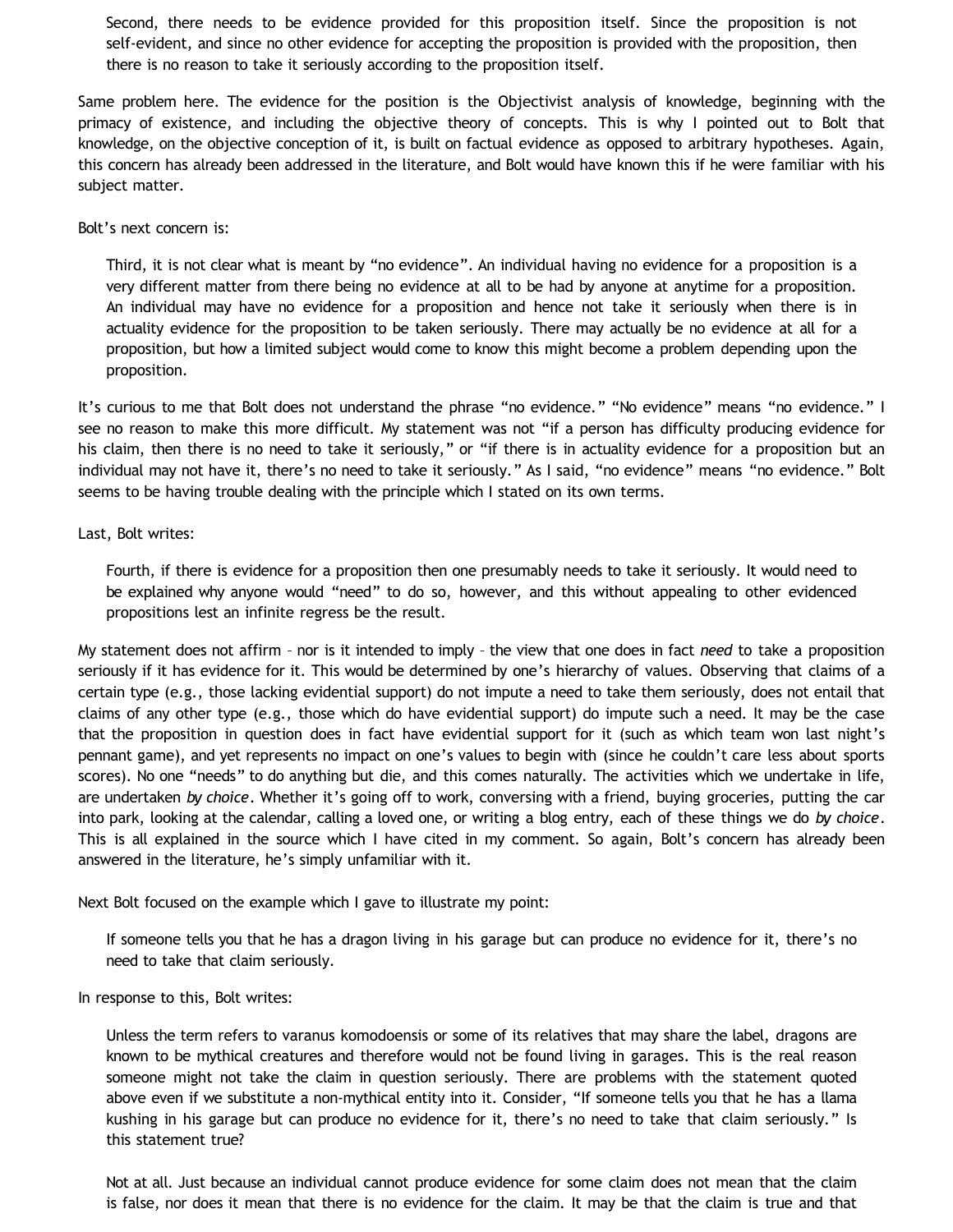there is evidence for accepting the claim but the individual making the claim cannot produce said evidence. It has been said, "A lack of evidence is not evidence of lack". There is no reason to not take such a claim about a llama kushing in a garage seriously, even when the individual making the claim produces no evidence for it. Please note that taking a claim seriously and accepting the claim as true are two different things.

Bolt does bring up a good point here. Essentially, he asks: to what specifically does the claimant refer by his use of the word "dragon"? This of course would need to be sorted out if one does choose to undertake the project of investigating his claim. He could refer to a Komodo dragon, as Bolt suggests, or to a mythical beast mentioned in a storybook. He could even be referring to his mother-in-law, or perhaps a nasty tenant. But in either case, if we go to his garage and find no evidence of the "dragon" he claims is living there, and he can produce no evidence to support it, why would anyone still *need* to take it seriously?

Bolt apparently thinks we do need to take it seriously, though it is unclear why he thinks this, as this is the point he is trying to make in regard to the claim that "he has a llama kushing in his garage." Now of course, llamas do exist, and if I understand what "kushing" is supposed to mean, I suppose this is an action possible for llamas to perform. Even given these premises, it is unclear why anyone would consequently have a *need* to take this claim seriously. But supposing we do choose to investigate it, but when we go to this fellow's garage we find no evidence of a llama, and he is unable to produce evidence for any llama, why suppose anyone has a *need* to take his claim that he has a llama in his garage seriously any further? Bolt does not explain this.

Bolt states that simply because the claimant is unable to produce evidence for his claim, this does not mean that there is no evidence for it. That's fine. But of course, I did not argue this. Bolt draws from this scenario that "there is no *reason* not to take such a claim about a llama kushing in a garage seriously," but this too is not what I argued. I specifically stated that there's no *need* to take such a claim seriously. A person may have no *need* to take a claim seriously, but still think of reasons for deciding to take it seriously. For instance, perhaps you've always wanted to see a llama kushing. One may see this as sufficient reason to pursue the claim further. Other reasons could be conceived as well. But what I have stated does not rule out such possibilities. Indeed, he may have evidence that there is a llama kushing in his garage, but this in itself is insufficient to imply that we have a *need* to take it seriously. Bolt fails to demonstrate any *need* to take such claims seriously, thus my statement remains intact.

Then Bolt quoted another statement of mine:

To affirm a possibility, one needs at least some evidence to support it, and no evidence against it.

Apparently he finds this highly summarized view of possibility deficient, for he states:

What was stated previously regarding propositions might be applied now to alleged possibilities. An individual having no evidence for an alleged possibility is a very different matter from there being no evidence at all to be had by anyone at anytime for an alleged possibility. An individual may have no evidence for an alleged possibility and hence not take it seriously when there is in actuality evidence for the alleged possibility to be taken seriously. There may actually be no evidence at all for an alleged possibility, but then how a limited subject would come to know this might become a problem depending upon the alleged possibility.

It's important to keep in mind here that my point is intended to be taken in regard to first-person epistemology, not third-person narrative mode, a perspective which many philosophers seem to have a hard time shaking. If an individual has no evidence at all to support an alleged possibility, on what epistemological grounds does he then decide to take that alleged possibility seriously? Bolt cites none at all, let alone compelling grounds. So what is Bolt's point here?

Is the individual expected to say to himself, "I know that I have no evidence to support this alleged possibility, but there may be evidence that I'm not aware of, so I should take it seriously anyway"? Wouldn't he need at least some evidence for the supposition that there may be evidence that he's not aware of? Or is his ignorance itself supposed to be taken as sufficient evidence? Wouldn't this lead down to an argument from ignorance? Is the individual not allowed to go on the facts that he has discovered and validated?

Now it should also be borne in mind that the principles which I have affirmed in no way prohibit an individual from expanding his knowledge as he makes discovery of new facts. Context is vital here. For it is within the context of the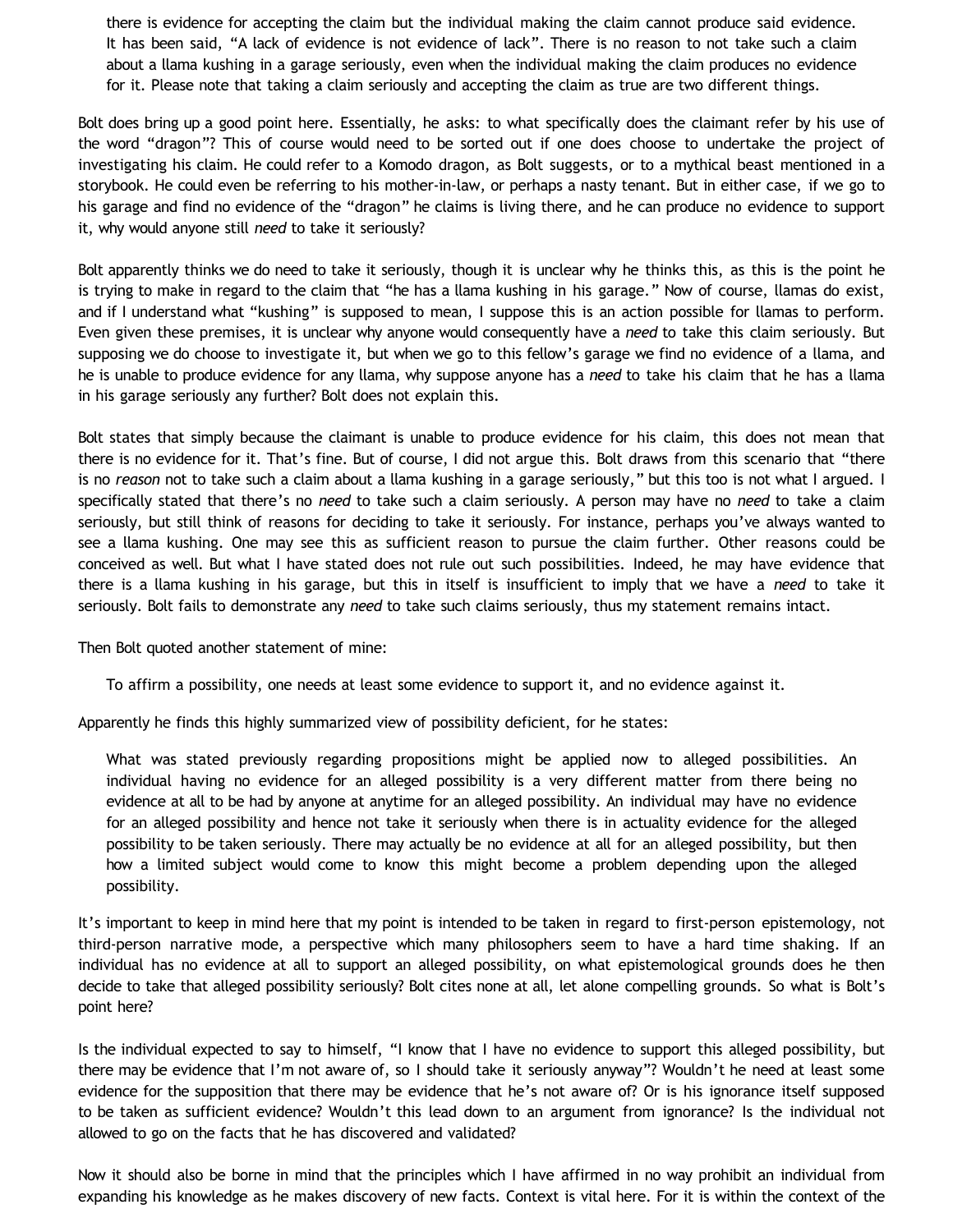knowledge which we have already validated that we integrate newly discovered facts.

Also, it seems that Bolt has missed the second half of the principle which I stated, namely "and no evidence against it." If someone is told that something is possible, and he is given no evidence to support it, knows of no evidence which supports it, and in fact has evidence against it, then he is right to reject it. But perhaps Bolt doesn't like this either. That's too bad. For him.

Take for example the claim that the Christian god exists. What Christians proffer as evidence to support the claim that it exists continually turns out under examination not merely to be insufficient, but often to be contrived, misconstrued, or simply empty. Meanwhile, there is ample evidence against the alleged truth of god-belief claims (such as the primacy of existence). Given this context, one is more than justified in rejecting the Christian's god-belief claims. This entails the fact that one can only accept god-belief claims by ignoring, or in fact denying, the over-arching context which the primacy of existence provides for knowledge in the first place, since the primacy of existence is axiomatic, undeniable, and inescapable. The theist himself assumes its truth, while his theism denies its truth.

Bolt then produced a hypothetical example of someone considering the claim that the earth is not flat presumably without the benefit, for example, of modern technology (such as trans-oceanic seafaring, space travel, and the like):

Consider the Objectivist man living long ago who observed the flatness of Earth about him. When presented with the alleged possibility that Earth is not flat, no evidence was found to support it. His observations of the flatness of Earth about him were taken to be evidence against the alleged possibility that Earth is not flat. He therefore could not affirm even the possibility that Earth is not flat. Rather, he exclaimed, "On my worldview, I work from the evidence, not from hypothetical 'possibilities' which are essentially no different from fantasies posing as considerations which need to be taken seriously". The man never came into contact with what he would consider evidence to support the position that Earth is other than flat and thus could not affirm the possibility that Earth is not flat. He even thought he had good evidence against the possibility. His conclusion was that it is impossible that Earth is not flat. Perhaps the man was mistaken due to the Objectivist view of possibility he adhered to, or perhaps it is impossible that Earth is other than flat. The latter conclusion is false and the former is true. The man was mistaken due to the Objectivist view of possibility. The view is seriously flawed.

I highly doubt that the would-be "Objectivist man living long ago" would, as a matter of default, simply assume that the earth is flat. He would require evidence for this position just as much as he would need evidence for any other position on the matter. For instance, in his experience of the earth, he may see primarily mountainous regions. I myself grew up surrounded by mountains and hills; this landscape in no way suggested to me that the earth is "flat."

In the present case which Bolt asks us to consider, it must be noted that, in order to make an evaluation of the would-be Objectivist's reasoning concerning the claim that the earth is flat or possibly flat, we would need to know what specifically he was told. The claim that the earth is not flat does not exclusively entail the understanding that the earth is spherical, for instance. One could deny the earth's flatness, but affirm that it has the shape of an undulating wave, that it is curvedly polyhedral, or that it has the shape of a turtle's shell (I'm reminded of *The Portable Presuppositionalist*, p. 134.n15). Again, context is vital here. When this individual was "presented with the alleged possibility that Earth is not flat," what specifically was the alternative indicated? Why wasn't evidence provided in support of it? What indicators accompanied the claim that the earth is not flat? The scenario which Bolt presents here tends to require us to consider knowledge claims in a sterile environment, when in fact we each bring an enormous context to the knowledge claims we are asked to consider. I'd think even a presuppositionalist could appreciate this.

If Bolt is supposing that there was no evidence available to the peoples of the past to support the inference that the earth is in fact spherical, he's wrong. Aristotle cited ample observational evidence – for instance, the visibility of certain constellations given one's latitude on the earth's surface, the shadow cast by the earth on the moon during an eclipse – that the earth is in fact spherical. (As a side note, Rand herself would probably argue that the Objectivist of the "long ago" past *was* Aristotle, as her philosophy is predominantly influenced by Aristotle.) Subsequent observations added to this body of evidence. Ironically, for instance, it's where the earth is "flattest" – such as on the surface of lake or sea – that its curvature is most apparent. Ships on the horizon, for instance, appear to displace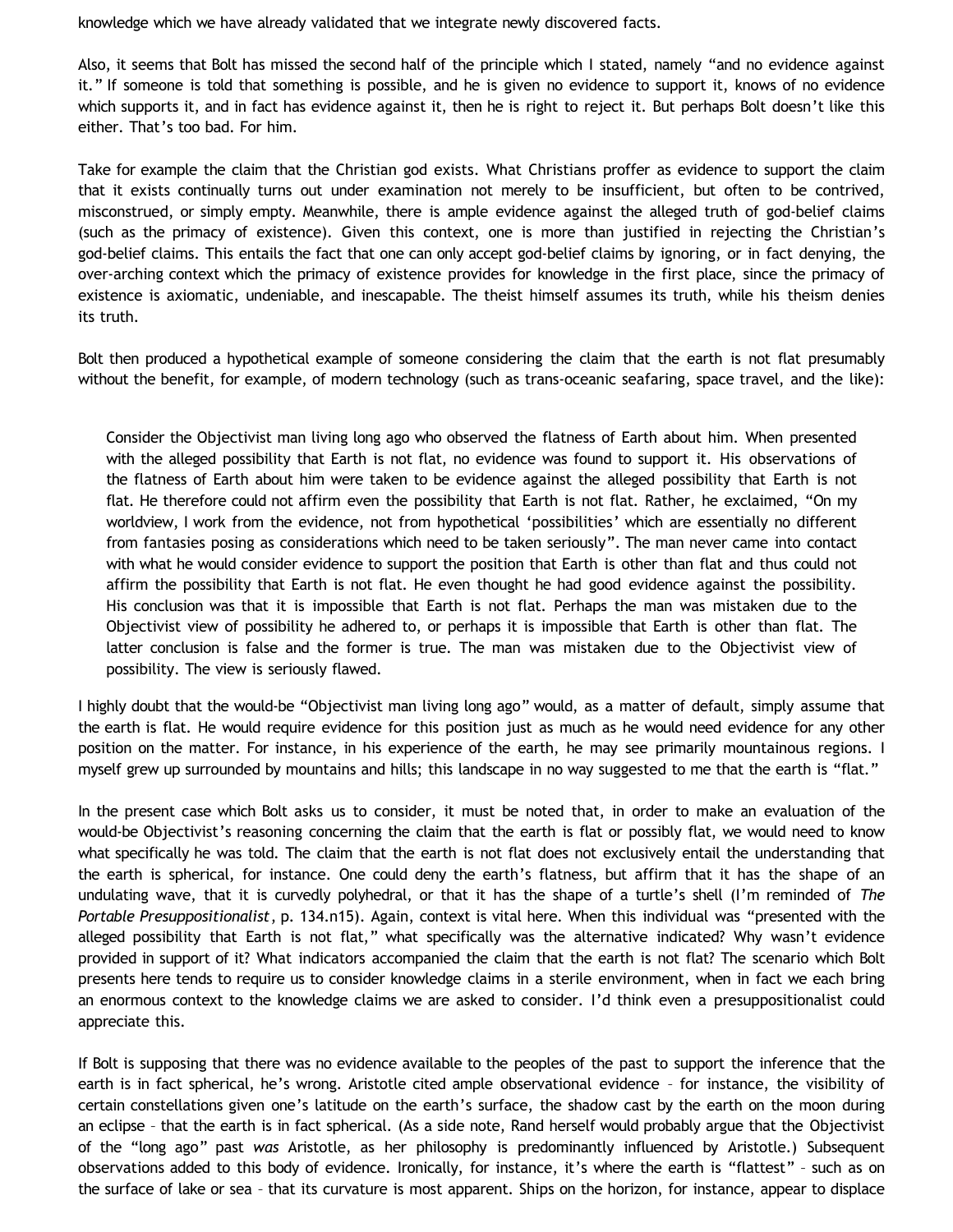significantly more water (i.e., sit lower in the water) than they are known to.

It should also be pointed out that the earth as a whole is not perceivable in its entirety to anyone standing on its surface. So an individual cannot reasonably be expected to know automatically things about its overall shape – whether flat or spherical or something else – that would be confirmable only from such a vantage. In biblical times, for instance, it was generally assumed that the earth was in fact a flat surface resting on pillars. In Isaiah 40:22, for instance, we read of what the author calls "the circle of the earth." Curiously, many Christian apologists cite this verse as evidence that its authors were aware of the fact that the earth is actually spherical in shape. But a circle is not a sphere. A circle, like a disc, is *flat*, not spherical.

In his conclusion, Bolt states the following:

In any event, given Dawson's rule, "If there is no evidence for a proposition, there is no need to take it seriously" there is no reason to take his statement "To affirm a possibility, one needs at least some evidence to support it, and no evidence against it" seriously. It may be that it should not even be considered possibly true.

The evidence which I offer for the truth of my statements includes (but is not limited to) the following:

(a) the axioms, especially the axiom of consciousness (consciousness is consciousness *of something*),

(b) the primacy of existence (existence exists independent of consciousness),

(c) the integration of (a) and (b) – i.e., the implications which the primacy of existence have in regard to knowledge, e.g., the task of consciousness is to *perceive and identify* its objects, not create them or dictate what their identity should be, etc., and

(d) the fact that concepts are ultimately formed on the basis of perceptual input.

Epistemologically, the only position open to us given these premises is that knowledge (which for man is conceptual in nature) ultimately requires the basis of perceptual input, i.e., evidence collected from reality which we observe and from which we form our initial concepts. Bolt is welcome to deny any of these points (a) through (d). But what would he offer in their place? Would he deny the truth of the axiom of consciousness? That would be directly self-defeating. Would he deny the truth of the primacy of existence? He would be making use of the principle while denying it. Would he argue that we should not integrate the axiom of consciousness with the principle of the primacy of existence? He would be arbitrarily putting up walls of separation between principles whose truths are self-evident. Would he deny the fact that man's knowledge is conceptual in nature? He would need to do this without using concepts. Would he try to argue that concepts are not ultimately formed on the basis of perceptual input? He would be admitting that, on his worldview, concepts have no objective basis. For that matter, where does he get a theory of concepts? Or does he even have one? Etc.

These problems are just the tip of the iceberg if he wants to dispute my position.

By Dawson Bethrick

Labels: [Knowledge](http://bahnsenburner.blogspot.com/search/label/Knowledge)

*posted by Bahnsen Burner at [5:00 AM](http://bahnsenburner.blogspot.com/2009/10/bolt-on-evidence-and-need-to-take-claim.html)*

**14 Comments:**

[NAL](http://www.blogger.com/profile/12244370945682162312) said...

C.L. Bolt:

**It has been said, "A lack of evidence is not evidence of lack".**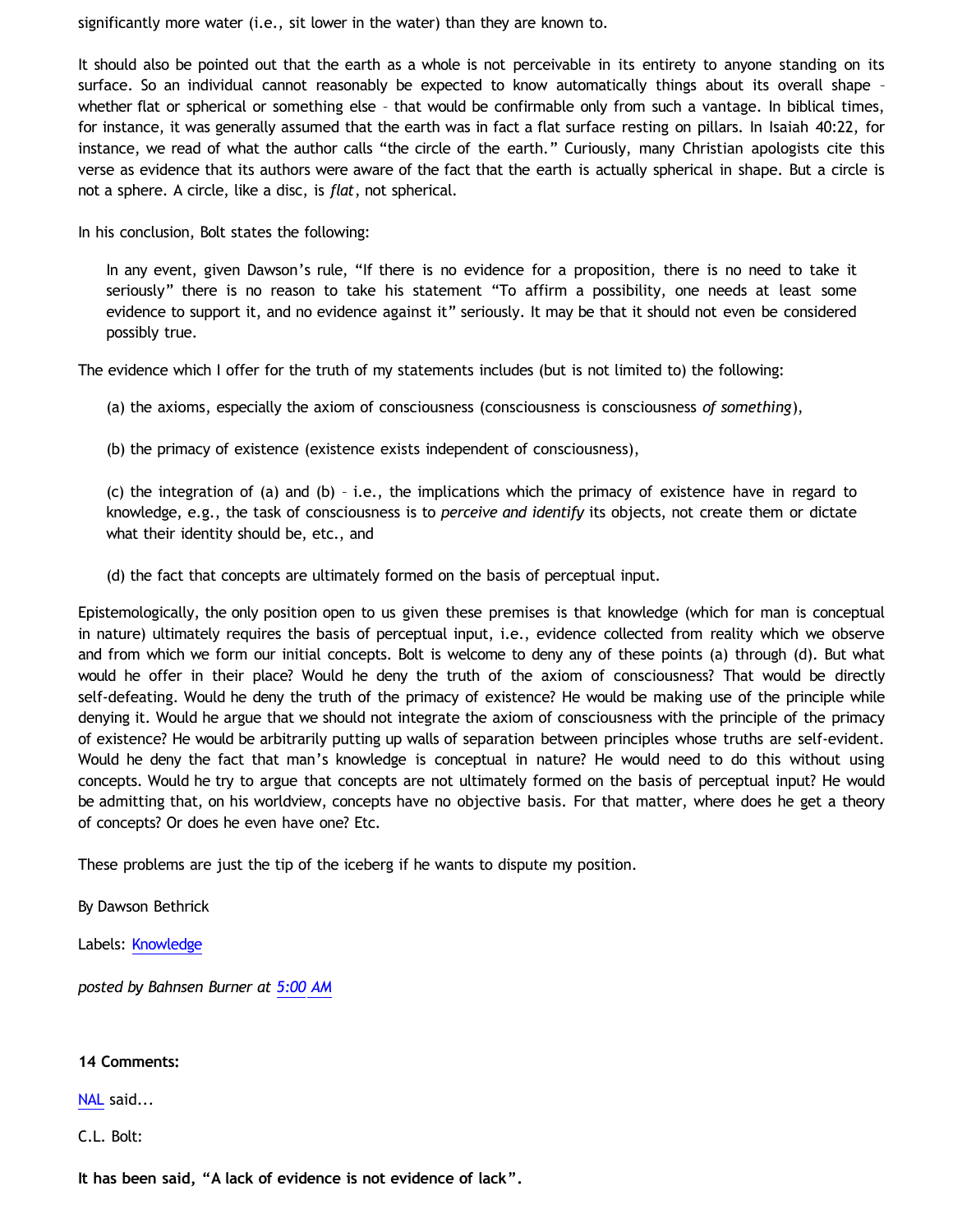Not true.

# [Absence of Evidence Is Evidence of Absence](http://lesswrong.com/lw/ih/absence_of_evidence_is_evidence_of_absence/)

*But in probability theory, absence of evidence is always evidence of absence.*

And probability theory is the logic of science.

[October 14, 2009 5:13 PM](http://bahnsenburner.blogspot.com/2009/10/4019108598609429199)

[Justin Hall](http://www.blogger.com/profile/17804641315202800289) said...

@NAL, so would you say a complete lack of evidence for god increases the probability that god does not exist?

[October 14, 2009 8:37 PM](http://bahnsenburner.blogspot.com/2009/10/5455169780749685099)

[NAL](http://www.blogger.com/profile/12244370945682162312) said...

Yes.

But I would phrase it as: decreases the probability that god does exist.

[October 15, 2009 5:43 AM](http://bahnsenburner.blogspot.com/2009/10/3201639971556018851)

[C.L. Bolt](http://www.blogger.com/profile/15797112064238146744) said...

The assumption that if God exists He must be discovered through the use of a particular view of the scientific method which involves probability theory is an instance of the Crackers in the Pantry Fallacy. All questions are not answered in the same way.

[October 15, 2009 4:51 PM](http://bahnsenburner.blogspot.com/2009/10/7916386548996841202)

[C.L. Bolt](http://www.blogger.com/profile/15797112064238146744) said...

The assumption that the existence of God must be discovered\*

My apologies.

[October 15, 2009 4:51 PM](http://bahnsenburner.blogspot.com/2009/10/4928381418628535356)

[Bahnsen Burner](http://www.blogger.com/profile/11030029491768748360) said...

Chris wrote: "All questions are not answered in the same way."

In other words, some questions (like those of science) are answered by rational investigation of the facts, while others (such as "theological truths") are answered by speculating on the basis of faith-based beliefs held paramount in the believer's imagination.

Got it.

Thanks! Dawson

[October 15, 2009 7:21 PM](http://bahnsenburner.blogspot.com/2009/10/4166810073158911641)

[NAL](http://www.blogger.com/profile/12244370945682162312) said...

If one's god is of the non-interventionalist type, existing outside our space-time, then any event, used to condition the probability of this god hypothesis, would be independent of this hypothesis and hence, have no effect on the probability.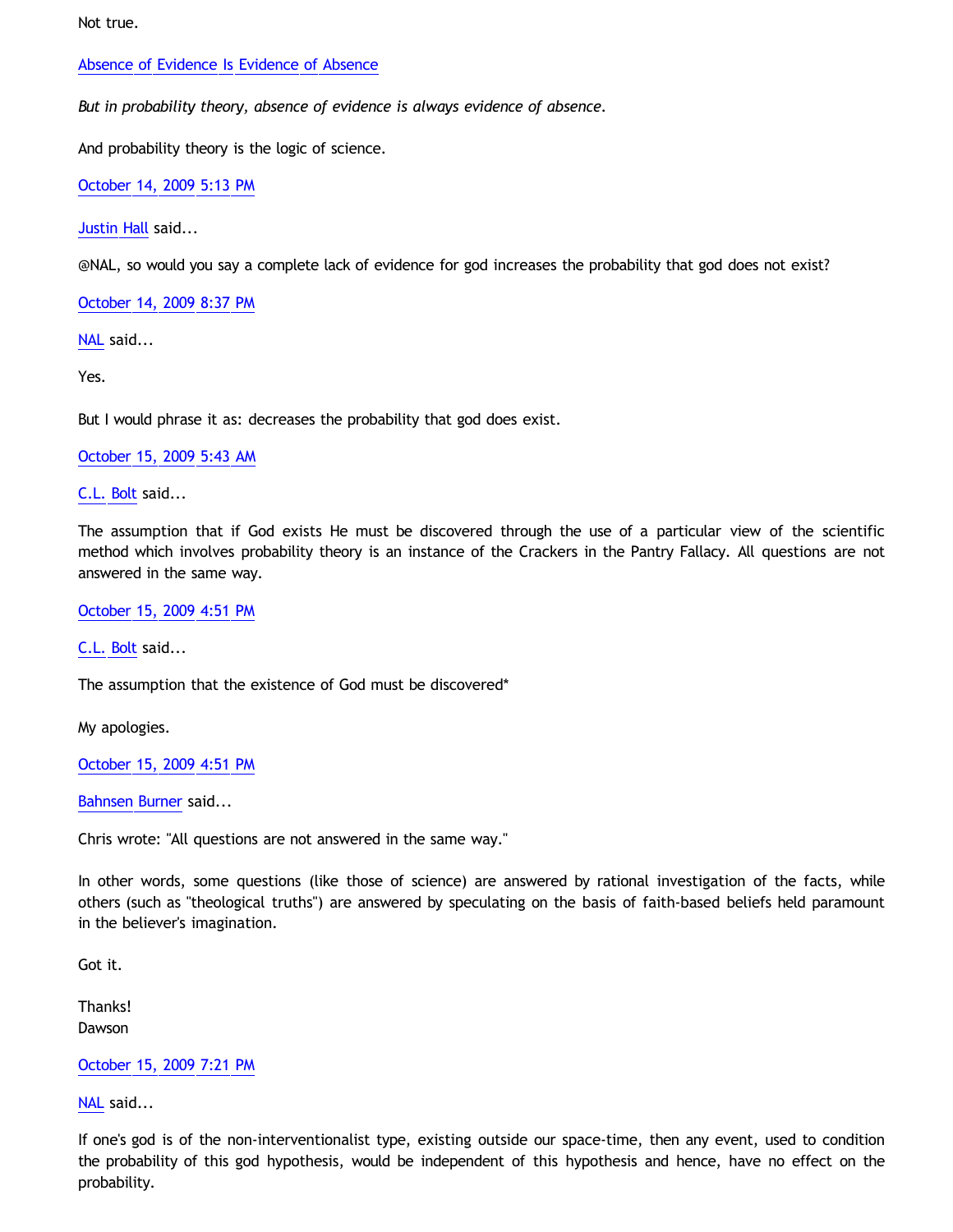If one's god interferes with our space-time, then the effect of this interference can be detected even if the god cannot be detected. One could argue that the effect on our space-time by this interference cannot be objectively detected. In this case, the absence of objective evidence is objective evidence of absence.

[October 15, 2009 8:41 PM](http://bahnsenburner.blogspot.com/2009/10/6986134706261289058)

[Dylan](http://www.blogger.com/profile/15651163650426018518) said...

Theists who claim "god" is "outside science" should stop making scientific claims about him.

[October 21, 2009 9:21 AM](http://bahnsenburner.blogspot.com/2009/10/8348803517821926906)

[madmax](http://www.blogger.com/profile/14375140131881725965) said...

Dawson,

This is off topic to this post but I don't have an e-mail to reach you. I was wondering if you could look at this post by Larry Auster on the "revolutionary" importance of the Hebrew god. Auster believes that the Hebrew god stood outside of creation and therefore made possible the principle of intelligibility.

<http://www.amnation.com/vfr/archives/014708.html>

Auster's blog post is short and at the top. The rest is comments from the faithful. I think it is the other way around. The god that exists "outside the universe" IMO set mankind back by introducing the worst kind of metaphysical subjectivism. Also, what does "outside the universe" mean? Is there the universe and god? But then that would mean that existence consists of god and the universe so does god not exist? And I think we have the problem of divine solipsism here. What existed before god created the universe? Just god? But if he was all that existed how could he differentiate himself from non-god, and if there was no non-god then how could he even know that he existed!?

Anyway, I was wondering what you thought of all this.

Thanks,

MM

[November 07, 2009 10:59 AM](http://bahnsenburner.blogspot.com/2009/10/5285613741730589198)

[madmax](http://www.blogger.com/profile/14375140131881725965) said...

Also, I encountered a good article over at Auster's blog which challenges three things that you have written on. Kristor, one of Auster's "experts" on metaphysics argues that god must be necessary (first cause and necessary contingent arguments), that Divine Solipsism is false because the Trinity solves that problem, and the irreducible nature of god solves the problem of evil. All three arguments are somewhat sophisticated. More than I usually encounter.

Here is the link:

## <http://www.amnation.com/vfr/archives/010889.html>

The posts to focus on are the three longish passages written by Kristor. They are somewhat sophisticated. I think I see errors in them but this is deep Christian metaphysics, something I think you would love. So if you ever get time, going through the errors in that link would be useful in countering Thomistic Apologists who, I am coming to believe, are far more sophisticated and interesting than Presuppositionalists.

For me, Kristor and Auster's insistence that the universe and eternity needs a prior logical cause is the central flaw from which the whole castle that they build, and it is one grand Judeo-Christian Palace that they construct, comes crashing down. They say that the Big Bang Theory has shown that the universe is not eternal and therefor nullified atheist arguments that the universe is eternal. This, they say, proves the existence of a creator god.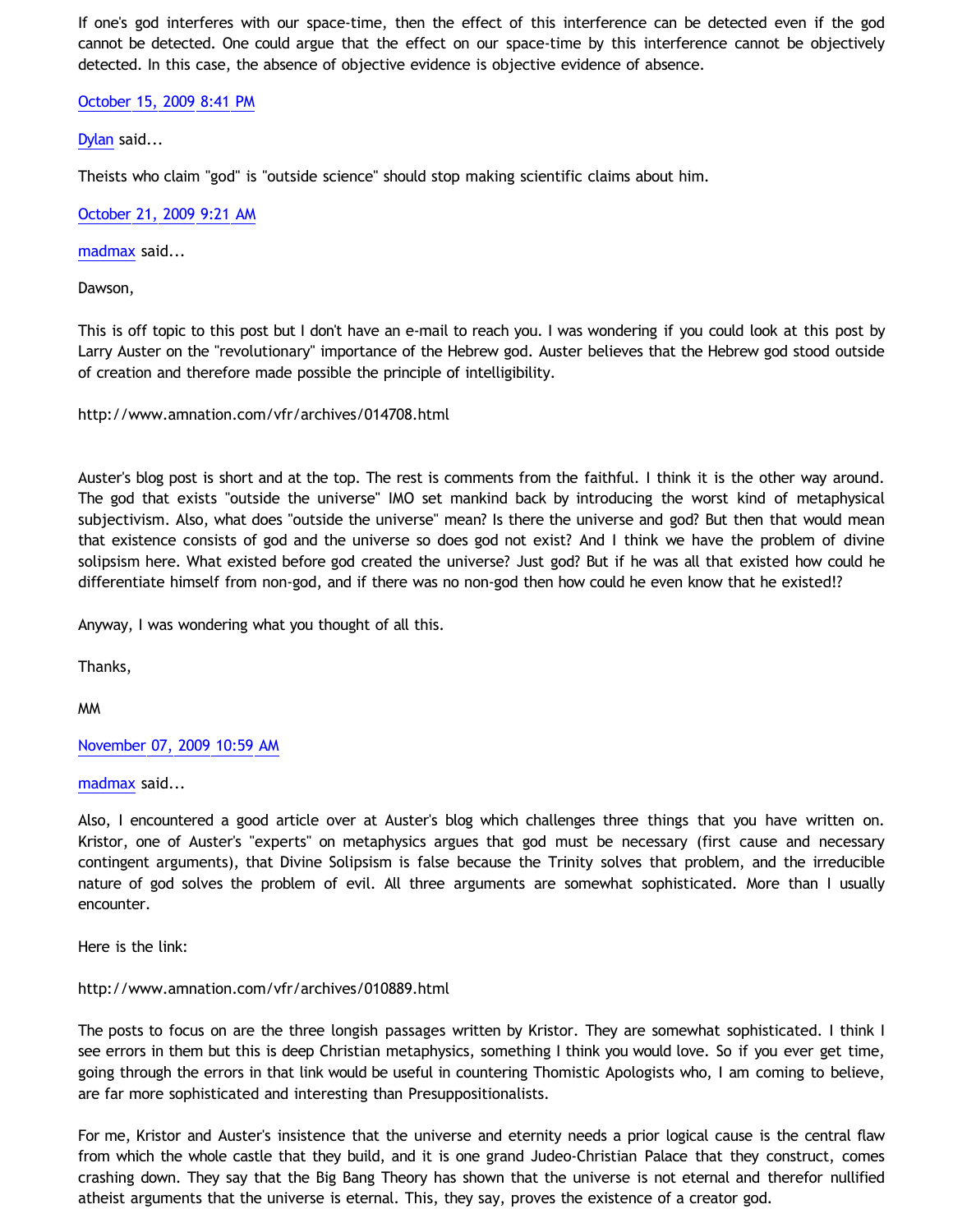I think this is all stolen concepts and package deals like it always is. But it takes someone better than me to sift through this stuff and rip it into shreds. I'm hoping if you need material for future blog posts that you will find some good stuff in the links I have provided.

Best regards,

MM

[November 09, 2009 11:26 PM](http://bahnsenburner.blogspot.com/2009/10/5640292730778534706)

[NAL](http://www.blogger.com/profile/12244370945682162312) said...

Kristor:

**How do you get from sheer nothingness to an actual world, any actual world?**

Then he posits that something exists ruining his assumption of sheer nothingness.

**... a necessarily existent being, who, because he is necessary, has always existed, ...**

Without time, "always" makes no sense. Kristor must first postulate the creation of time before "always" has any meaning. Even creation, a cause and effect process, requires time, so the creation of time makes no sense. That's the problem with trying to use terms and concepts whose understanding is based in our space-time.

I am unimpressed.

/BTW, it's time for another post.

[November 10, 2009 9:31 PM](http://bahnsenburner.blogspot.com/2009/10/6070204972823284948)

[Bahnsen Burner](http://www.blogger.com/profile/11030029491768748360) said...

Hello Madmax & Nal,

Thanks for your comments!

Yes, I'm long overdue for a new post. I was just telling my boss today that we need to increase our days to 30 hours instead of 24. It's just not enough time to get everything done!

Very busy these days, with no light at the end of the tunnel for the foreseeable future. I have some drafts that need some minor editing before I'm ready to post them, but that of course takes time, of which I have precious little these days.

I have lots to say in response to the Auster link, but I'm thinking much of it has already been said. Madmax, check out my blog [Before the Beginning: The Problem of Divine Lonesomeness.](http://bahnsenburner.blogspot.com/2008/07/before-beginning-problem-of-divine.html) From what I can tell, neither Auster nor his respondents come close to dealing with the problems I raise here in spite of its relevance to the topic they are discussing. Let me know if you disagree and I'll review it some more.

Regards, Dawson

[November 13, 2009 11:21 PM](http://bahnsenburner.blogspot.com/2009/10/4519298904369123671)

[NAL](http://www.blogger.com/profile/12244370945682162312) said...

*A consciousness conscious of nothing but itself is a contradiction in terms: before it could identify itself as consciousness, it had to be conscious of something.*